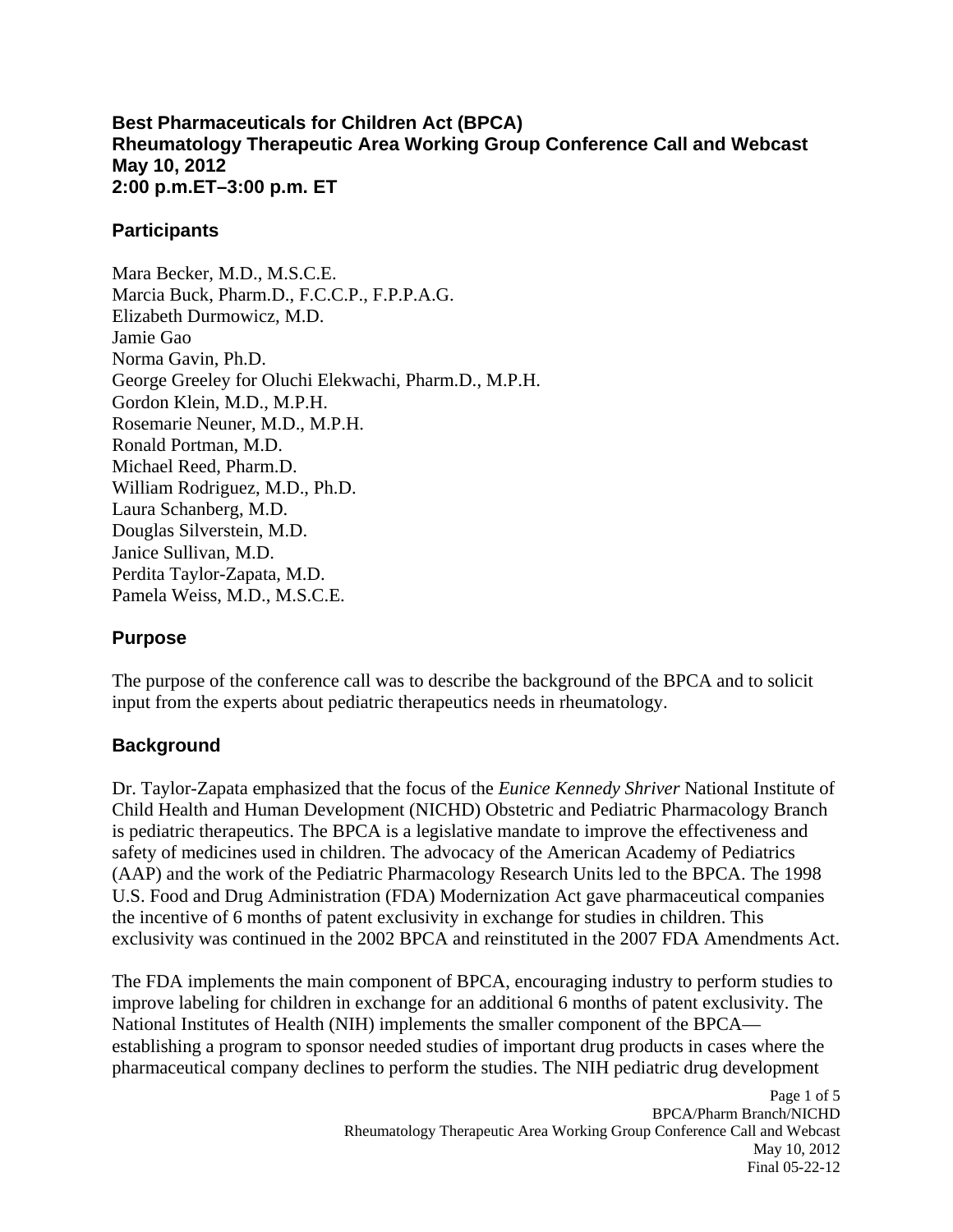program has two main components: (1) developing a prioritization process to identify gaps in pediatric therapeutics, including drugs and biologics that need further study, and (2) conducting clinical trials of primarily off-patent drugs that have been prioritized. Twenty NIH Institutes contribute to BPCA funding.

The BPCA process begins with prioritization, which leads to Written Requests or Proposed Pediatric Study Requests (PPSRs) and clinical studies. Data from the clinical studies are submitted to the FDA for labeling changes.

The 2002 BPCA focused on particular drugs, drawn from an FDA master list. The NIH funded studies based on the public health benefit and consultations with pediatric experts and reacted to Written Requests from the FDA. The 2007 BPCA focuses on therapeutic areas, prioritized based on public health benefit and consultation with experts. The NIH is more proactive, developing PPSRs.

The stakeholders in the prioritization process include the NICHD; the FDA pediatric division and review division; and members of academia, the AAP and other professional societies, industry, and advocacy and parent groups.

The NICHD has learned a number of lessons since the BPCA began. There is a pervasive lack of preclinical and phase I and phase II clinical trial data on dosing, safety, and efficacy in drugs that have been used in pediatrics for years or even decades.

The prioritization process involves outreach to key experts in pediatric pharmacology, pharmacoepidemiology research, and mass outreach through major pediatric organizations and Requests for Information in the NIH Guide for Grants and Contracts. The BPCA program initiated therapeutic area working groups in 2005 and created an annual working group process in 2009. The working group members will receive invitations to the BPCA Annual Meeting.

The BPCA has prioritized a broad range of therapeutic areas. Accomplishments include

- Funding 16 clinical trials
- Producing 18 publications and 26 abstracts
- **Developing clinical pharmacology training programs such as the National Institute for** General Medical Sciences-NICHD T32 Program
- Collaborating with the National Cancer Institute/Children's Oncology Group; the National Heart, Lung, and Blood Institute; and the Clinical and Translations Science Awards
- Producing labeling changes for propylthiouracil and pralidoxime and completing five additional studies that will be submitted for labeling changes.

Each year, the NIH identifies two or three therapeutic areas and establishes working groups in each area. The 2012 working groups will focus on dermatology and rheumatology. The NIH asks groups to recommend drugs and drug classes, biologics, and other areas of research that affect pediatric therapeutics that require further study. The groups meet via conference call three to four times in a calendar year. Minutes of the calls will be posted on the BPCA Web site. The groups will present their recommendations at the BPCA Annual Meeting in November or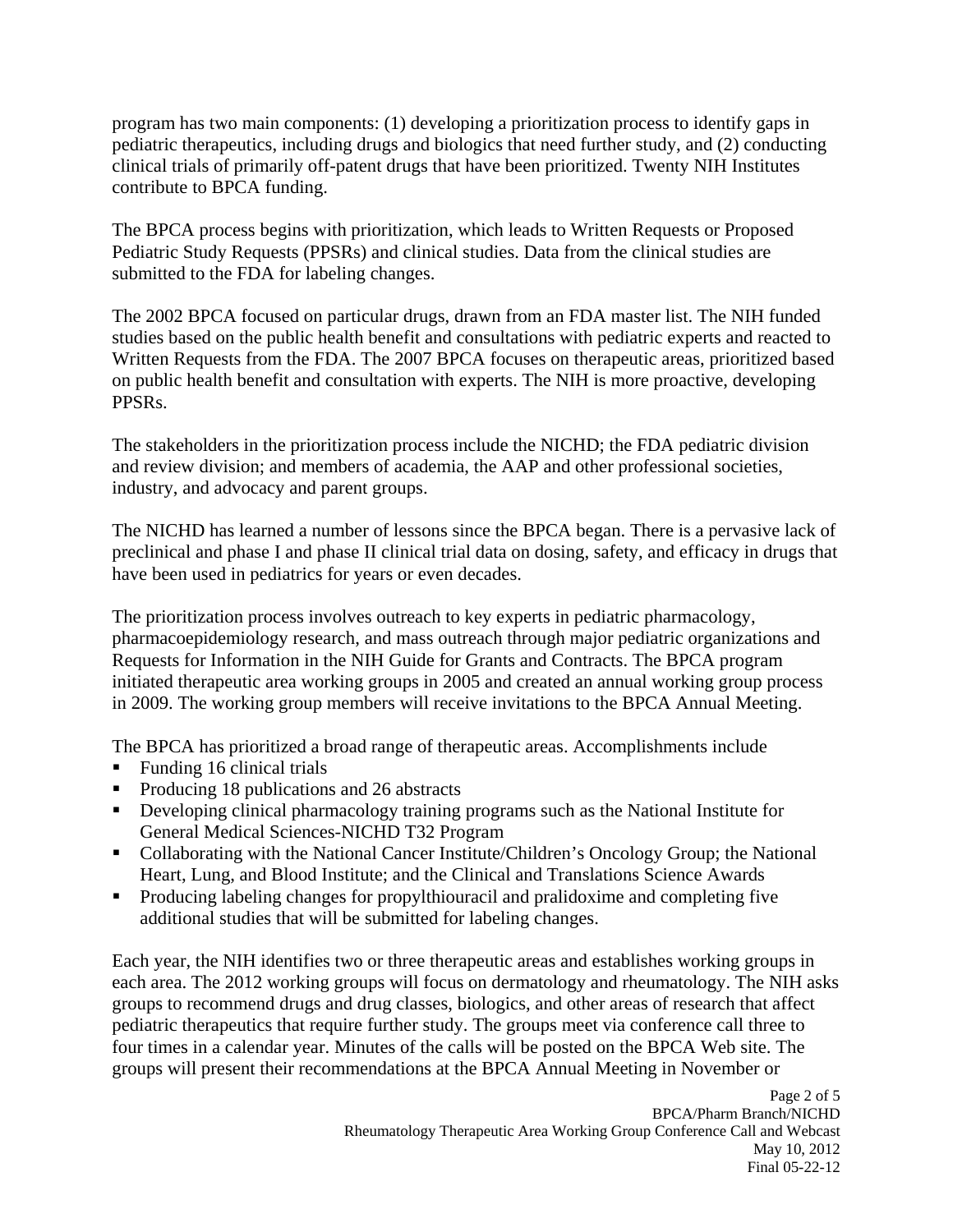December. In addition to recommendations, the working groups may produce workshops or publications. The group will have another conference call in 4–6 weeks and will receive invitations to the 2012 BPCA Annual Meeting.

 was identified as an area of interest. The BPCA mandate focuses on therapeutics—the NICHD does not want to duplicate other Institutes' efforts in rheumatology. During the BPCA outreach process in 2010, rheumatology

# **Discussion**

Dr. Taylor-Zapata asked whether hydroxychloroquine is still used and needs study. Dr. Becker said that other drugs might be more important. Hydroxychloroquine is used in combination with other drugs to treat conditions such as lupus, but it is used more extensively in adult rheumatology. Dr. Schanberg said that hydroxychloroquine is commonly used and has not been studied in children. It is part of the standard of care for pediatric lupus and dermatomyositis patients but does not treat juvenile idiopathic arthritis (JIA) well. The drug should not be removed from the priority list.

Dr. Schanberg said that the length of treatment is a major therapeutic issue for children with rheumatic diseases. Unlike adults with rheumatoid arthritis, children with JIA do not need treatment forever. More knowledge is needed about combination therapies in children, especially combination therapies with methotrexate. Dr. Becker added that formulations are an important issue. Administering drugs is challenging when there are only a few options.

Dr. Klein noted that bone loss accompanies many rheumatic diseases, and the inflammatory process is probably the main cause. Some information indicates that bone resorption, and possibly the liberation of calcium, feed the inflammatory process. Bisphosphonates could be used to reduce or eliminate bone loss. Dr. Schanberg said that pediatric rheumatologists are wary of using bisphosphonates in children. Dr. Klein said that in burn patients, there is a significant and acute inflammatory response. One dose of intravenous bisphosphonate preserves the bone for at least 2 years. The inflammatory process may continue, but the bone is spared. The extent to which the bone is contributing to the intensity of the inflammatory response is not known. A study endpoint could be whether bisphosphonates decrease the length of therapy.

Dr. Rodriquez asked about studies of bisphosphonates in juvenile animals. Dr. Klein was not aware of any animal studies, but he noted that data on children with osteogenesis imperfecta show no toxicity. In the burn population, there are no side effects with one dose. Dr. Rodriguez asked how long exposure would be in patients with chronic conditions. Dr. Klein said the answer was not known. The literature on the use of pamidronate in infants and children with osteogenesis imperfecta does not show toxicity.

Dr. Silverstein said that, based on his experience in the BPCA Renal Working Group, the group should focus on confined studies that can be performed prospectively in a relatively short time. The group should think about studies that are feasible, can recruit enough patients to have a good power analysis, and have a definite endpoint.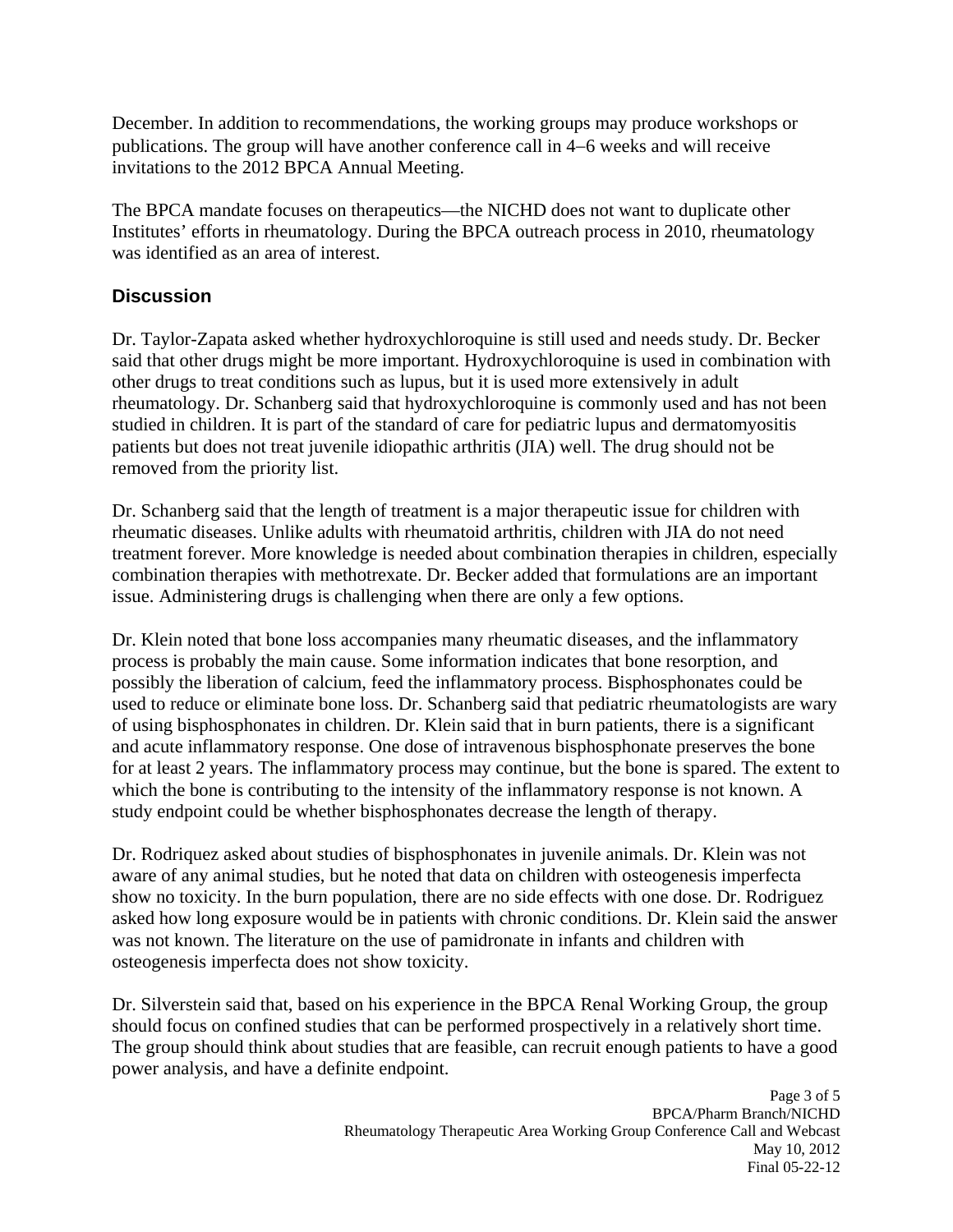Dr. Taylor-Zapata asked whether methotrexate is used across multiple diseases and conditions. Dr. Schanberg said that it is used alone and in combination to treat multiple conditions, including lupus, dermatomyositis, scleroderma, inflammatory uveitis, and JIA. Dr. Becker said that information about optimal formulations and doses is lacking. Methotrexate is an anchor drug for the treatment of many diseases, but the drug is not well understood. Dr. Klein said that the drug is known to cause bone loss, and it may be useful to evaluate bone loss as an endpoint. Dr. Schanberg said she did not think the drug caused bone loss in the doses routinely used. Dr. Klein said this question should be raised.

Dr. Schanberg said that more information is needed about the side effects of methotrexate. Children's families often complain about headaches, school issues, and nausea. Dr. Becker agreed that quality of life issues have not been investigated and can affect adherence. More information is needed about how supplementation with folic acid or folinic acid affects the side effects and efficacy of methotrexate. Dr. Schanberg noted that there is no information about how to dose and administer folate, and practices vary among rheumatologists. Dr. Becker said that there is some evidence that patients with psoriasis and rheumatoid arthritis who are supplemented with folate do not do as well as patients who do not receive folate.

Dr. Rodriguez asked how often methotrexate is used with other drugs. Dr. Schanberg said that it is commonly used with biologics, and there is a little information about this use. Methotrexate is also used with steroids, sulfasalazine, hydroxychloroquine, and non-steroidal anti-inflammatory drugs. It is occasionally used in triple therapies, which are not as common in pediatric as in adult rheumatology. There is almost no information about the safety and benefits of combination therapies. Dr. Becker agreed and noted that there are some data on methotrexate with newer biologics and with leflunomide, but the use of leflunomide is limited in children because there are only two dose options. Dr. Schanberg said that informal information about combination therapy could be collected from the pediatric rheumatology registry.

Dr. Schanberg said that the group should also consider mycophenolate, which is being used in more pediatric rheumatic diseases but does not have a pediatric indication. Dr. Neuner noted that mycophenolate also does not have any adult rheumatoid indications.

Dr. Taylor-Zapata asked whether withdrawal studies have been done in pediatric rheumatology. Dr. Schanberg said some studies have been done at about 3 months, but rheumatologists do not think 3 months is sufficient to control diseases.

Dr. Schanberg noted that Imuran is not well studied in children. This drug was used to treat lupus, but use has fallen off with increased use of mycophenolate.

Dr. Becker suggested that pulse Solu-Medrol should be compared with oral corticosteroids. Dr. Schanberg said that pulse and oral therapies have only been compared in lupus. Pulses are better at extinguishing the interferon signature. Dr. Silverstein said that pulse therapies have been studied in renal diseases. Dr. Schanberg added that the dose and preparations for intraarticular